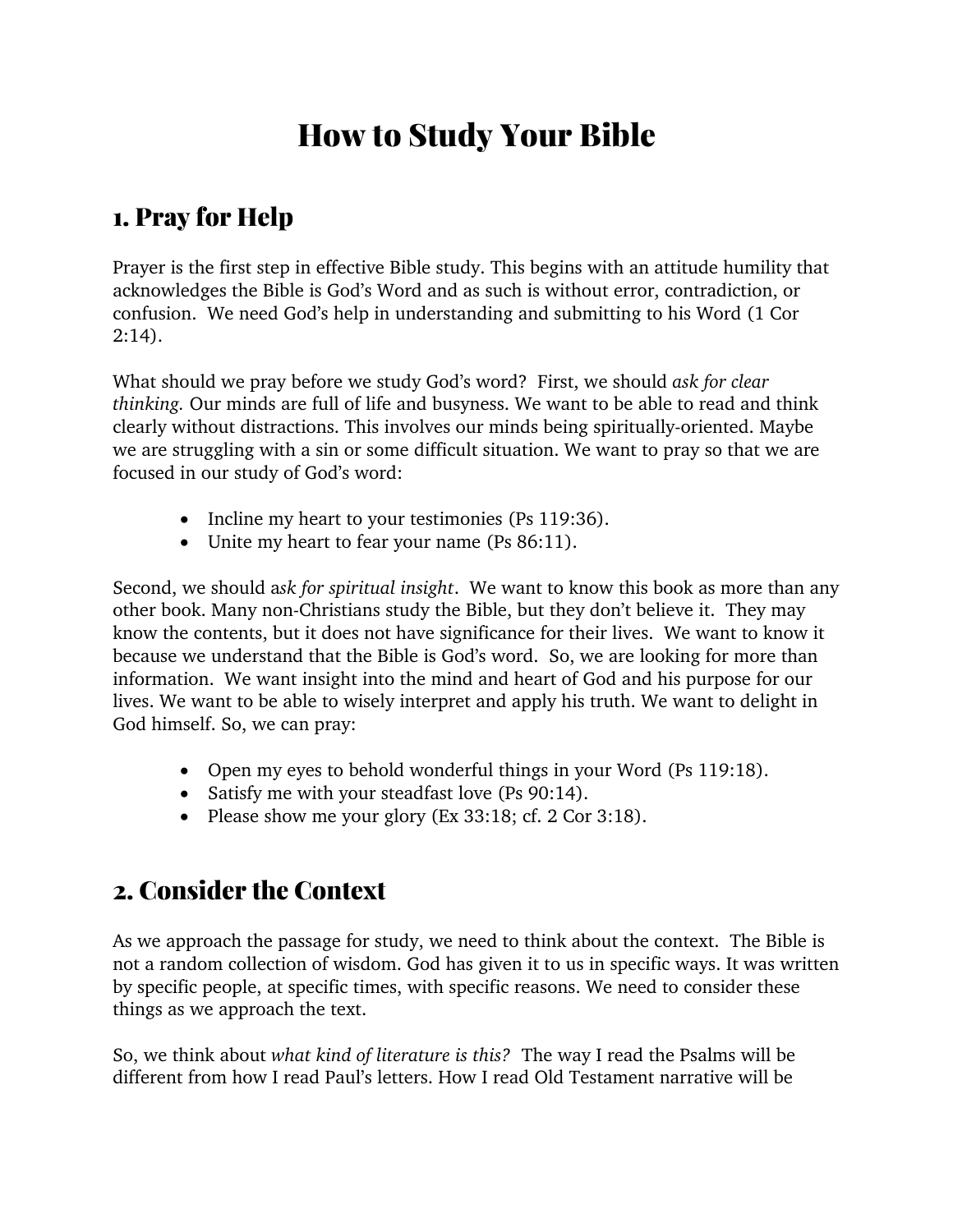different from Revelation or Proverbs. The kind of literature I'm reading will affect how I read and understand it.

Then consider *who wrote this and what were the circumstances of their life.* Was the author living a life in ancient Israel, with other exiles in Babylon, or in Jesus' day under the authority of the Roman empire? Did they have an easy life or a difficult life? What was their station in life? Were they well-educated or from the lower rung of society? This will help us understand what the human author wrote.

It's also important to ask, *what do the surrounding passages say about this?* Many times, what comes before or after the passage you will preach affects how we should understand the passage we are studying. Consider how Romans 8 comes as a direct result of the questions and concerns Paul expresses in Romans 7. Or, think about the whole book of Judges. There is a spiritual decline across the book so that every judge God raises up is generally worse than the earlier ones. Othniel is a great example. But Samson only truly honors God in his final moments. When thinking about context, don't allow the chapter and verse numbers to artificially break up the Bible. They were not inspired by God. Often, they are helpful. But sometimes they make it hard to see the flow of the book.

Finally, we want to know *how the whole Bible help me understand this passage.* Here we want to remember the big picture of God's history of redemption. The Bible is one big story that God is writing. Where does my passage fit into that story? An easy way to begin to think about which covenant the people are under when they first received this passage. If you're in Israel, consider if this is before or after the exile.

### 3. Observe the Text

Essential to Bible study is looking at a specific passage and asking, 'What is God saying? Why did he put this in word? This means spending time actually *looking* at the text. We want to consider it from all angles, thinking about how. We need to make observations about what we see.

Our most fundamental task is simply to see what's there. And this isn't complicated. We're just taking the time to slow down and really look at the text. Some specific elements to look for include:

- The audience who is receiving this for the first time.
- The main "characters" of the passage.
- Where and when the events are taking place.
- Any repeated words or ideas.
- Contrasts or comparisons.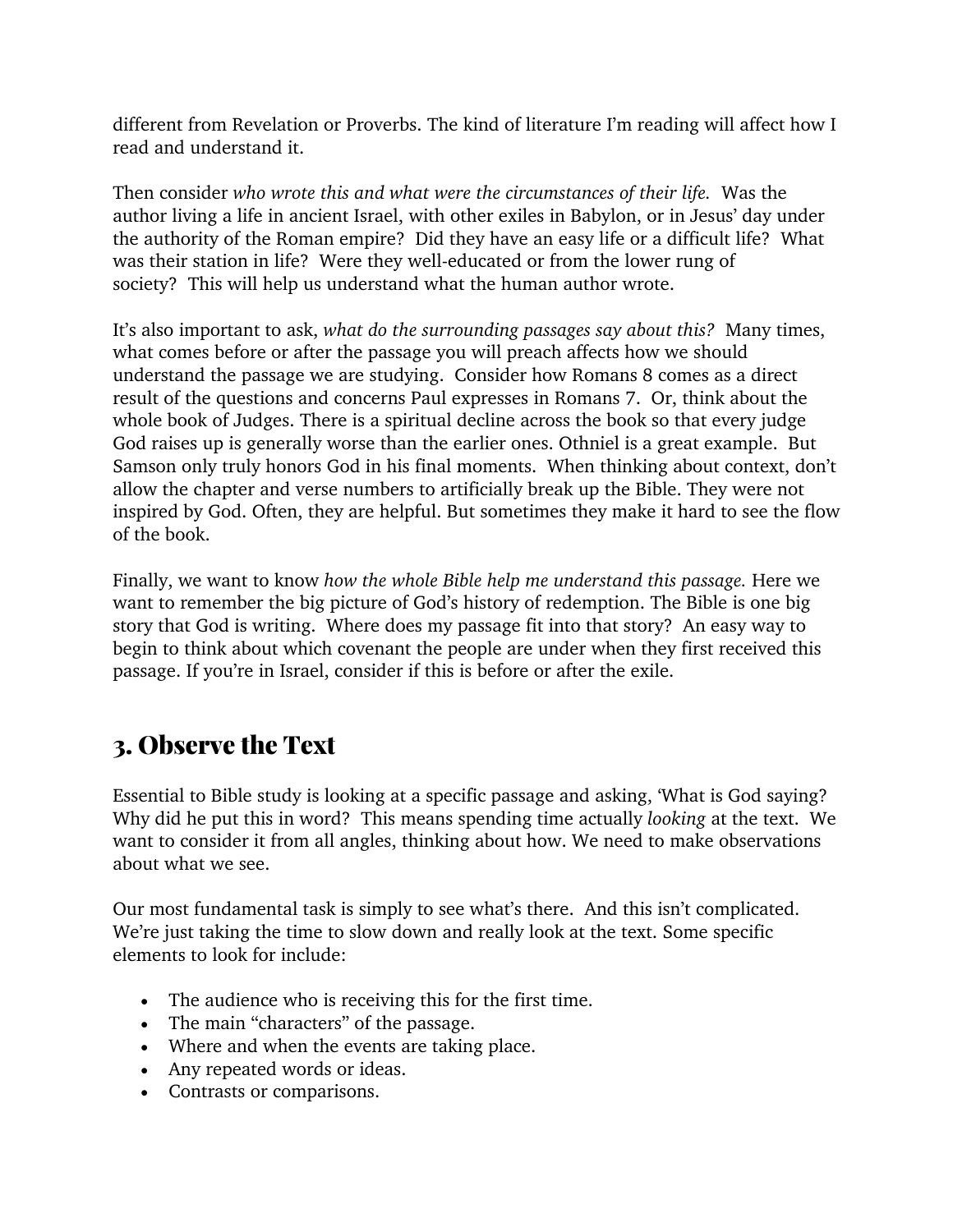- The grammar—subjects, objects, verb tense, conditional statements, etc.
- The logical progression of an argument.
- Divisions and transition words (but, and, therefore, etc.).
- Figures of speech.
- Metaphors or analogies.

Be sure to observe anything you don't understand, key words that need to be defined, or other passages in the Bible that come to mind and seem connected to the one you are studying. You may consider outlining or phrasing the passage to make it clearer.

### 4. Interpret the Meaning

Now it's time to prayerfully think over what you observed. The goal with interpretation is to discern the *meaning* of the text. Remember, there may be many applications of a passage (more below), but there is only one meaning because God is the ultimate author and he inspired this passage with that meaning in mind. So, we try to understand why God put this passage in the Bible.

To get at the meaning, it is helpful to think about the theology of the passage. We start by seeing how the text shows us *God's being or character.* What can be learned about him from the passage? Is there an example of his actions or attributes? We can also consider *what spiritual need is being presented*. This involves sin—either the sin in our own hearts or the suffering that comes to us as a result of sin in others. For example, does this passage show that we need righteousness, hope, or contentment? What do we need because of our circumstances? What do we lack which only God can provide? More specifically, *we can ask if there is a sin being confronted?* It's helpful if we think beyond obvious sins. Read through lists of vices and sins in Paul's letters. Read through Proverbs. Consider sins we may not be thinking about. Think about sins of the heart, not just sinful actions. This is getting to the root of the sin. Think about idolatry—what might the Bible be pointing out that is a substitute for God?

We should also consider what the passage says *about Christ's person and work.* Jesus taught that *all* of Scripture were about him. He told his enemies that Old Testament Scriptures bear witness to him and he gives life (John 5:39, 45–47). Jesus' own disciples had failed to grasp God's plan for the promised Christ. So, after his death, they did not expect his resurrection and were distraught. Yet Jesus visited two disciples on the road to Emmaus and opened their eyes to understand the gospel from the Old Testament (Luke 24:13–35). He later appeared to the apostles and taught them the same (Luke 22:44–47).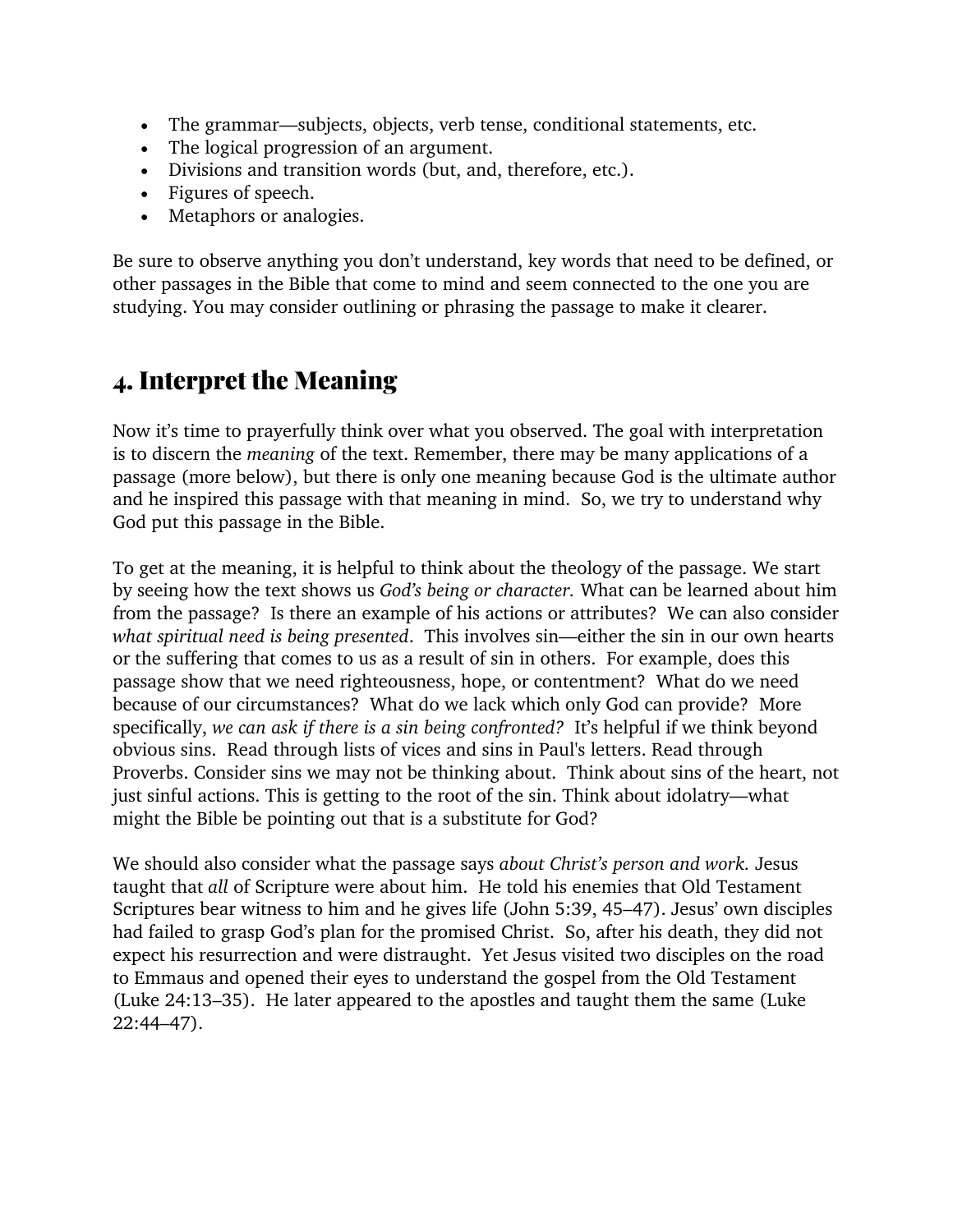So, we need to ask, 'How does this passage anticipate, reveal, or explain Jesus' work in the Gospels?' However, it is essential that we do not skip the *original context* to see. Here are seven pathways to look for:

- *Pre-incarnation Appearances of Christ.* Properly called theophanies or Christophanies, we're talking about any appearance of Christ before he takes on flesh (Col 1:15; Heb 1:3). Often, he is called the Angel of the Lord, and is distinguished from other angels by receiving worship.
- *Prophecies about Christ.* These are seen in God's specific words about how, where, when, why Christ would come into the world (Acts 10:43).
- *Promises fulfilled in Christ.* The Bible is driven by God's promises. Sometimes these are formal promises, called covenants. Other times, these are informal promises to specific people. And Paul makes clear that "all of the promises of God find their Yes in Christ" (2 Cor 1:20). Sometimes, there may be an immediate fulfillment to those promises. But Christ is always the fuller or final fulfillment (Gal 3:15–4:7).
- *Problems resolved in Christ.* Humanity has faced many problems and experienced many needs because of sin. Those things can only be finally resolved in Christ (e.g., Rom 5:12–21; Rom 3:21–26; Luke 4:18; 1 Cor 15:20–26).
- *Patterns fulfilled in Christ.* By pattern we mean any repeated theme, event, or institution found in the Old Testament (e.g., the priesthood, temple, and sacrifices, Heb 2:14-18; 4:14-5:10; 7:11-10:18; kingdom, covenant, sonship, marriage, reconciliation, exile, rest, and more).
- *People superseded by Christ.* God has accomplished great things through men and women. But their character and work points to the greater work of Christ. We see in people all throughout the Bible, examples of what Christ did and will do in better ways (e.g., Matt 12:42). Sometimes the supersession comes by way of contrast as well (Rom 5:14).
- *Purposes realized in Christ.* Why has God done what he has done in history? To prepare for the coming of Christ (Eph 1:3–10; 3:11). Creation (Col 1:16), marriage (Eph 5:22–32), the law (Rom 10:4), and the Sabbath (Col 2:16–17) all point to, and have their purpose realized, in Christ.

There are also *several key themes* that run throughout the Scriptures from beginning to end. Consider how your passage may contribute or explain one of these themes: glory of God, creation, sin, covenant, law, temple, priest, sacrifice, exile and exodus, kingdom of God, sonship, city of God, prophets and prophecy, death and resurrection, people of God, wisdom, holiness, justice, wrath, love, grace and mercy, the gospel, worship, mission, peace, and consummation.

By the end, we should be able to summarize the main point of a passage in a sentence or two. This meaning should be checked against the surrounding context and the Bible as a whole to see if it fits well. If not, then go back and see where you may have taken a wrong turn. This is also the time to employ mature believers or trusted resources to verify your thoughts or be humbled corrected by theirs.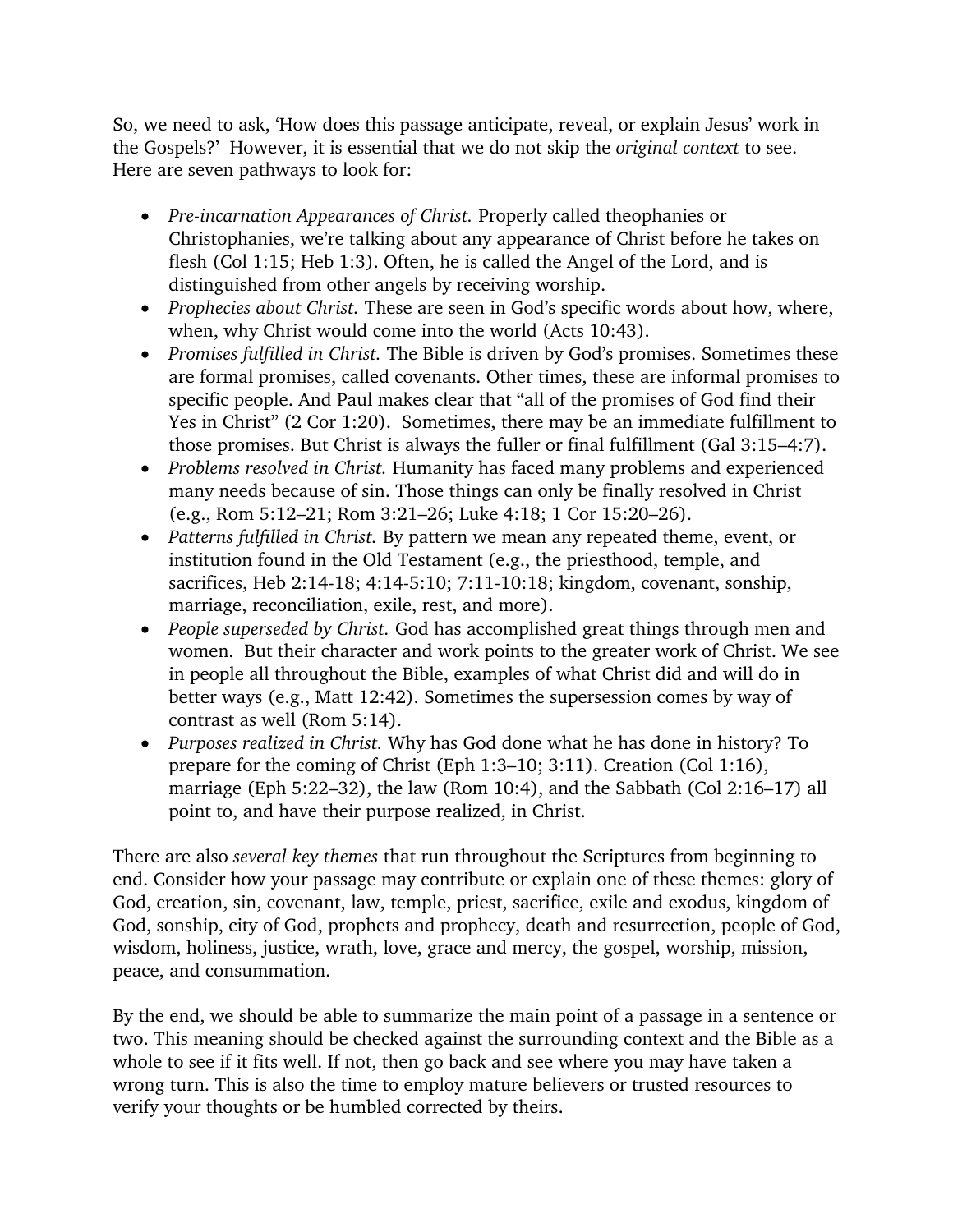## 5. Apply the Text

Once we know what the passage means, we can think about how to apply it to our lives. As believers, we stand between two worlds—the world of the Bible and the world in which we live. Application is the means by which we take the eternal truths of the there and then and bring to bear in our lives in the here and now.

The bible provides some basic categories for application by calling us to faith, repentance, praise, thanksgiving, obedience, and mission. We can go deeper into each of these categories and find specific directions for our lives. Consider some examples.

- *Faith*. Trust God to be with you during times of sorrow or suffering. Believe about yourself what God believes about you when others condemn you.
- *Praise.* Praise God for his attributes seen in the passage (love, mercy, holiness, etc.). Praise God for keeping his promises (think about specific promises he has made to you in Christ).
- *Mission.* Talk to your neighbor about the gospel. Give money to support those going to tell others about the gospel.

As we try to develop applications of the text, we are aiming to get to the specifics of our life situation while remaining true to the meaning of the text. So, if the passage highlights the power of Scripture to change lives, a basic application would be to read them more. But we can get more specific. We can think about how and when to read it more—setting aside specific times, making a point to read it in faith, etc.

We can also use other parts of Scripture to help us apply the passage. If we continue the example of allowing Scripture to change us, we can move to an application of allowing God to change other through us with his Word. We might share the truth that's encouraged or challenged us by sharing with it others, fulling the command of Hebrews 3:13—"exhort one another every day, as long as it is called 'today,' that none of you may be hardened by the deceitfulness of sin."

Again, the goal of studying is knowing God and, by faith, living more consistently in his ways to glorify him (Rom 12:1–2). It's not enough to simply know his truth. We must live it out daily. The more specific we can make it, the better it will serve us.

### 6. Share in Context

We all live in a certain context. We have a local church and likely are a part of a small group within that church. We have neighbors, friends, family, and coworkers. All of them need God's Word as much as you do. This is why the Bible talks much about sharing the Word with others. We just saw one example of this from Hebrews 3. There